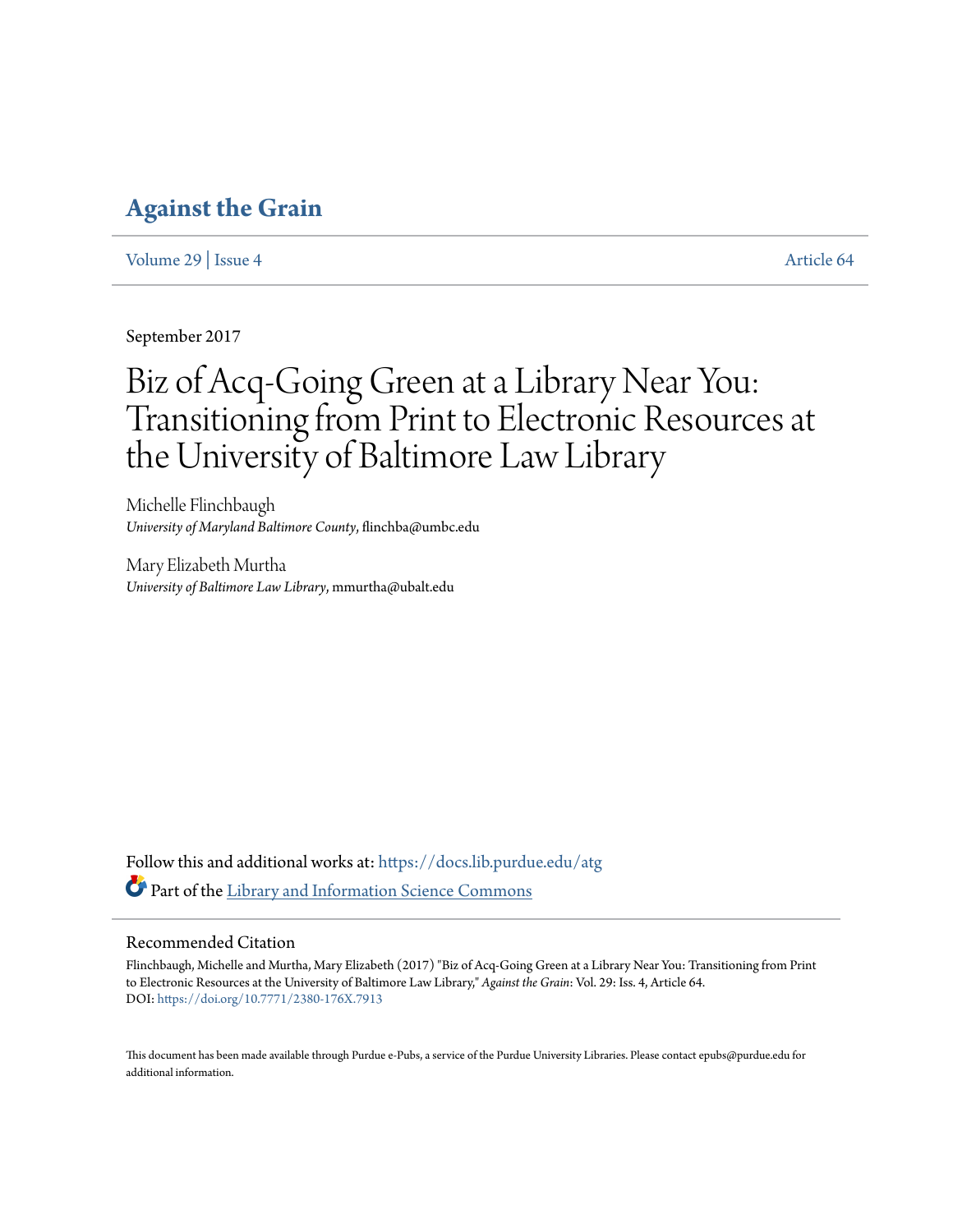### **Op Ed — Random Ramblings** *from page 44*

*Dictionaries* is: "A person who is regarded as being deliberately ignorant or old-fashioned." My focus is on the "old-fashioned." These authors focus on past values that are no longer partially or completely accepted. Two excellent modern examples are those who wish that libraries would continue to favor print books and reject eBooks or who believe that libraries should return, at least in part, to the ideal library of the past with an emphasis on reading and silence without any of the current innovations such as makerspaces, social interactions, or new technologies such as 3d printing. They often make partially valid points because the flash-in-the-pan librarians sometimes overemphasize the value of these current innovations. I perhaps even belong a bit to this class because I'm of the opinion that the public library remains a vital institution as a source for "free" reading materials; but I would add, either in print or as eBooks. Troglodytes are prone to forget the imperfections of the past — for example, their ideal library was often difficult to use with a paucity of resources compared with the extensive current availability of digital materials. This library was also likely to have fewer low brow materials like series books, media, and popular culture materials. I'm also old enough to remember the locked case where the library kept controversial materials.

My second point is that the best efforts of troglodytes will nonetheless never bring back the past. I often make the point that the Luddites were accurate that the new technology would destroy their current lifestyle but wrong in their belief that they could roll back the changes. While some of the new library innovations may fall by the wayside, libraries of all types must meet the needs of their users, including those who want access to the benefits of new technologies: eBooks, 24/7 access to resources, online databases, and managing their library records from home.

Unlike sleeping beauties, the library community will understand the viewpoints of troglodytes, provide them with a modicum of support, invite them to conferences for their controversial viewpoints guaranteed to increase attendance, and publish their articles that will get cited. To some, they will be heroes. What won't happen from their efforts is substantive change. Without naming names, I know of several librarians who were respected for their early career innovations but then tarnished their reputations by their old fashioned viewpoints in their later years. Like last year's best sellers, nothing is colder than the last generation's innovations.

What I have left out in my classification are solid studies that fall into none of these three types. These works were important when they appeared, are still relevant today, and will probably remain so for future generations. I'll call them "lasting beauties." To my mind, they share in sometimes unequal measure a study of philosophical issues of continuing interest and solid fundamental research on topics of ongoing appeal. **S. R. Ranganathan** may provide the best examples of enduring relevance for his philosophical articles. His "The Five Laws of Library Science," published in

1931, has 859 citations including almost 250 citations since 2013 (Source: Google Scholar for all citation information). As an example of subject content, *The American Public Library*, published in 1910 by **Arthur Elmer Bostwick**, has 110 citations including 23 since 2013. Part of the reason that these works remain popular is because they continue to be in print, are widely held by libraries, and their high number of citations encourage future citations. I would expect that luck also has a part to play in their success. Perhaps research by citation experts has already discovered the tipping point that creates a high probability of remaining read and cited across several generations.

To conclude, I have always been interested in the temporality of research. I have examined in this column the relationship between scholarship, broadly defined, and changing interests over time. Sleeping beauties were neglected when they appeared but became important later as scholars recognized the importance of their insights or the topic itself became more relevant. Flash-in-the-pan scholarship is of interest for the present since it deals with contemporary concerns but is unlikely to retain any importance as circumstances change. Troglodyte authors attempt to bring back the past and normally find some contemporary support but are unlikely to successfully turn back the clock. The lasting beauties include those works that were important when they appeared and have remained so because they treat enduring philosophical issues or provide solid studies on topics of permanent interest to the library world.

# Biz of Acq — Going Green at a Library Near You. Transitioning from Print to Electronic Resources at the University of Baltimore Law Library

by **Mary Elizabeth Murtha** (Serials Management Librarian, University of Baltimore Law Library, 1401 North Charles Street, Baltimore, MD 21201; Phone: 410-837-4378; Fax: 410-837-4656) <mmurtha@ubalt.edu>

Column Editor: **Michelle Flinchbaugh** (Acquisitions and Digital Scholarship Services Librarian, Albin O. Kuhn Library & Gallery, University of Maryland Baltimore County, 1000 Hilltop Circle, Baltimore, MD 21250; Phone: 410-455-6754; Fax: 410-455-1598) <flinchba@umbc.edu>

#### **Introduction**

The **University of Baltimore** is one of seventeen campuses that makes up the **University System of Maryland and Affiliated Institutions (USMAI)** consortium. The current **John and Francis Angelos Law Center** officially opened its doors on April 16, 2013. This twelve-story 190,000 square foot law center houses a 300-seat moot courtroom, event space on the twelfth floor, fifteen classrooms, faculty and staff offices, and all of its law clinics and centers. The law library occupies 30,000 square feet, and is spread across six floors. The law library contains 29 study rooms and more than 450 seats. Students can find study space on each floor. Students can also find tables or study carrels with power outlets and conference rooms on each floor to promote learning and interaction. Like many academic libraries, the law library has been undergoing a transition from print to electronic format for a number of years in response to a smaller operating budget and the popularity of the digital format.

The **University of Baltimore Law Library** began this transition with cancelling most print journals and relying on the electronic equivalent through Hein Online (a database that consists of law and law related full-text

*continued on page 46* periodicals) to reduce duplication of resources and to save the library money. The same applies to titles we receive through **West** (legal publications) and **Lexis Nexis** (legal publications) — select print subscriptions were also cancelled. Preparing for the move into the new law building was also occurring during this time. The current building offers more open space, and less shelf space, which enabled the law library to discard more than half of the collection, reducing our collection from 172,000 volumes to around 60,000 volumes at the time of the move. These discards